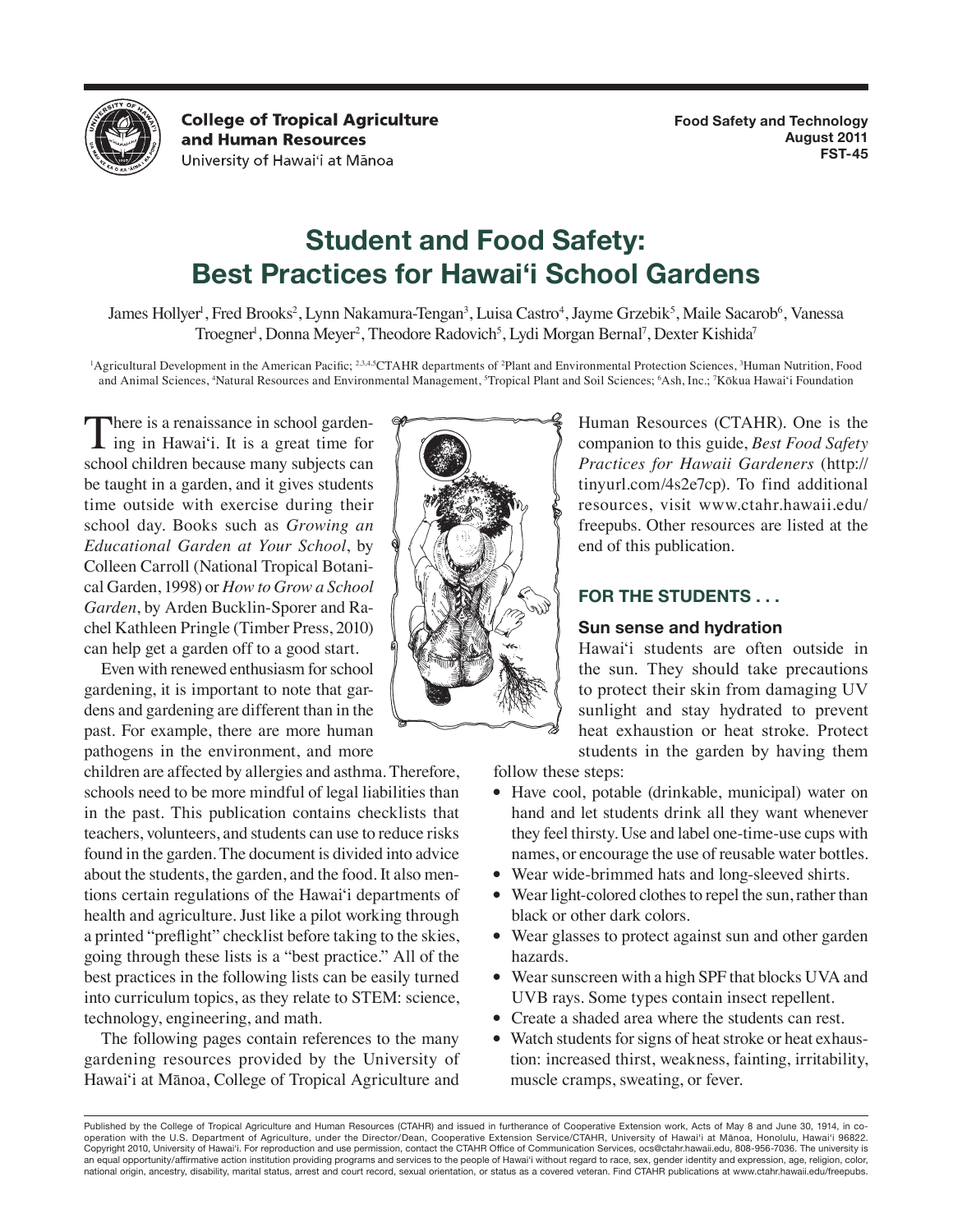# **Safe handling of tools and supplies**

Proper tools and supplies make gardening easier and often more productive. Be sure to demonstrate the correct, safe use of each tool. Make sure all tools are

- used only by students of an appropriate age and under adult supervision
- kept sharpened (as appropriate)
- stored properly in a locked container
- examined regularly for damage and replaced when needed
- placed on the ground in a safe manner
- put away properly when work is done.

# **Personal protective equipment (P.P.E.) for students**

Gardening can be hazardous, so it is a best practice to equip students with the appropriate P.P.E.

- Wear clear safety glasses (or sunglasses) on projects where eyes need protection.
- Covered shoes should be worn while working in the garden. Students should not be allowed to go barefoot or wear slippers in the garden; there are too many ways for them to get hurt.
- A dust mask should be on hand for use during potentially dusty jobs, such as turning compost.
- Have water on hand to flush eyes, if necessary.
- Have sturdy work gloves available for use with tools such as shovels and rakes.

# **Animals that bite or sting in Hawai'i's gardens**

There are beneficial animals in our gardens, many of them insects. The good ones help us control pests and break down plant materials to make soil and compost. The bad ones, however, can bite or sting us, or cause allergic reactions (just like poisonous plants). They can also attack our plants. *What Bit Me?* by Nishida and Tenorio (University of Hawai'i Press, 1993) provides a good summary of "bugs" in Hawai'i's gardens. Some children are hypersensitive to the bites or stings of bees, ants, or fleas, so they should come to the garden with proper attire and a personal response



kit. Because of this type of sensitivity, be mindful of the animals listed here in and around the garden. Also, make sure their is no standing water in the garden to reduce the chances of Dengue fever being transmitted by mosquitoes.

# **Watch out for other physical dangers**

Students are not always aware of their surroundings. Therefore, it is important to scan the garden environment for any dangers and remove or minimize them. These dangers can include:

- Wood preservatives—If constructing a raised bed, be aware of what might have been applied to the framing material to keep it from rotting or being eaten by insects. Many chemical wood preservatives, especially older ones found on recycled wood, can come off on hands and leach into the soil, becoming hazardous to humans. Since 2003, the EPA has regulated the use of heavy-duty wood preservatives. EPA advises not to use wood treated with most preservatives for edible crop production and around children. See options at http://www.epa.gov/oppad001/reregistration/cca/. Also avoid using rubber tires and granite as border materials. For raised bed borders in school gardens, its best to use untreated redwood or cedar lumber (naturally resistant to rot and insects), hollow tiles, stone, bricks, logs, or "plastic lumber" made of recycled plastic.
- Dry soil or compost can be full of molds and other fungi such as *Aspergillus fumigatus*. Small dust particles can also create problems for students with allergies or asthma. It is best if these dusty products are handled by an adult, or students whose parents have given permission to work with them.
- Students should wash their hands with soap and water after handling soil, compost, worms, or worm castings.
- Wooden poles, metal rebar, or anything sticking up or out can be tripped over or fallen on. Cover the tops of these hazards if they cannot be removed.
- Even if students wear covered shoes in and around the garden, their ankles are still exposed. Make sure short plant sticks, metal fence posts, rebar, and other discards are cleaned up.

# **IN THE GARDEN . . .**

# **Fertilizers**

Fertilizers and other soil amendments provide plants with nutrients they need to grow. Some fertilizers, both organic and non-organic, carry the warning "KEEP OUT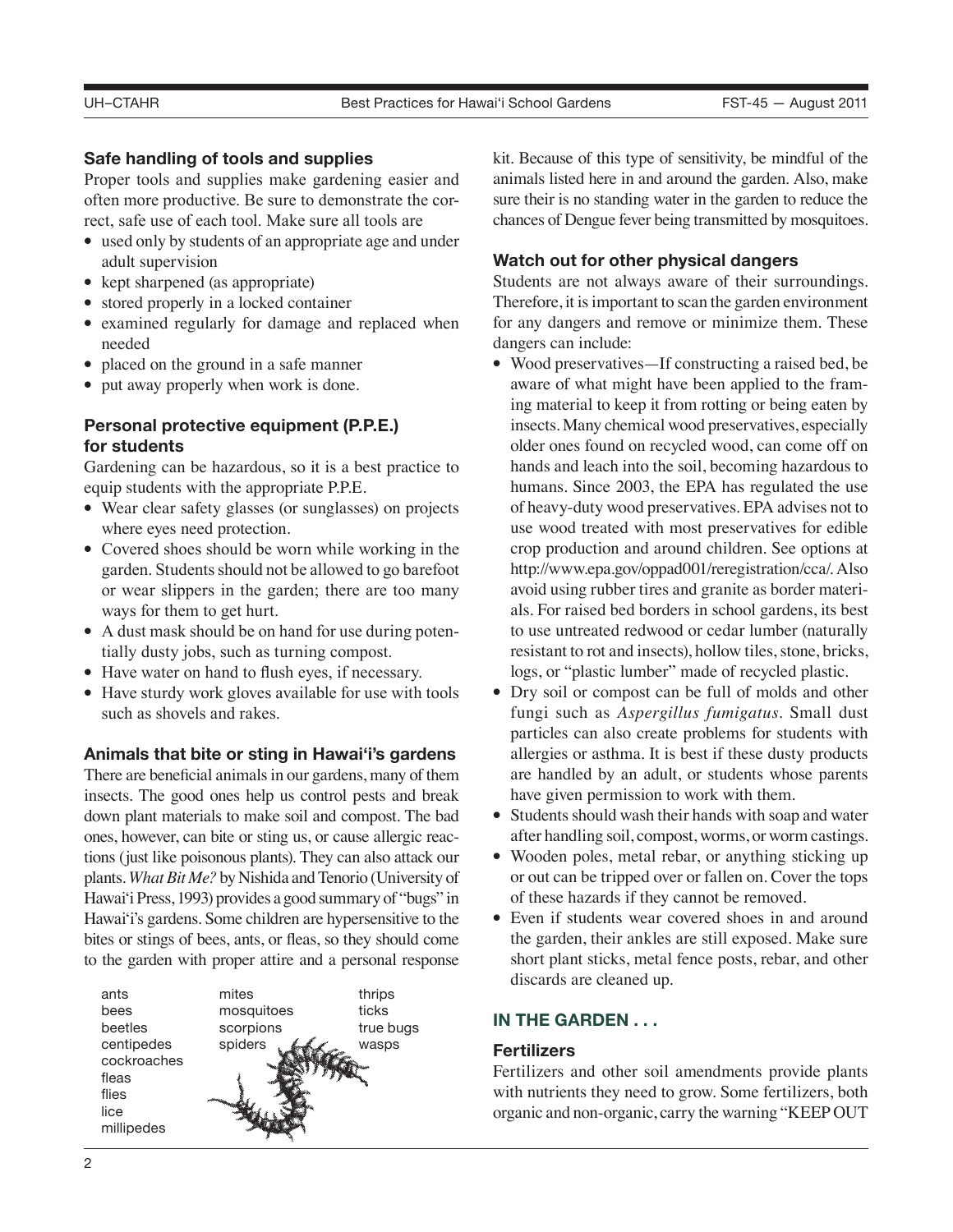OF REACH OF CHILDREN." This is because they can be hazardous. For a school garden, fertilizers should be

- Used only as necessary—avoid the use of manure and biosolids; some products are approved for certified organic production. See: http://www.omri.org.
- Stored safely and off the ground to reduce the chance of run-off into water sources in the case of flooding.

### **Pesticides**

The EPA believes that children are significantly more sensitive to pesticides than adults. Pesticides, organic and synthetic, are applied to repel or kill pests. The suffix, -cide, means "to kill." Spraying liquid dish soap to kill leafhoppers or using powered borax to kill ants *is using pesticides*. Students should not apply pesticides. Some pesticides, organic and non-organic, carry the warning "KEEP OUT OF REACH OF CHILDREN." This is because they can be hazardous. Do not let anyone apply "experimental" pesticides on food crops that will be eaten. Check with your schools' groundskeeper to see what and where any pesticides may be applied on school property. See the box below for more information. All pesticides should:

- be used avoided or used minimally in school gardens
- be labeled with a U.S. Environmental Protection Agency (EPA) registration number for *commercial agriculture* use (this is required for school gardens by the Hawai'i Department of Agriculture); do not use household products, such as baking soda or milk, as they are not specifically labeled as a pesticide and thus do not have precautionary information on the label for safe use

*. . . continued on page 6*

# **Science-Based Knowledge: Organic vs. Non-Organic Chemicals and Pesticides**

Confusion often arises when people speak of "chemicals," "pesticides," or ask what is allowed in "organic" production. Let's try to clarify these three terms.

*Chemicals.* Humans consume chemicals to live. Merriam-Webster's Medical Dictionary (2007) defines *chemical* as "a substance (as an element or chemical compound) obtained by a chemical process or used for producing a chemical effect."

The Collins English Dictionary (2009) says *chemicals* are "any substance used in or resulting from a reaction involving changes to atoms or molecules, especially one derived artificially for practical use."

Thus, the water we drink is a chemical. The foods we eat contain chemicals. In fact, the human body is made up of 60 basic elements and countless chemical compounds! In the case of garden production, all composts, soil amendments, fertilizers, and pesticides (used to manage pests: insects, weeds, slugs, etc.) are or contain chemicals. The US National Organic Program (NOP) must approve chemicals for use in organic production. The NOP is part of the USDA Agricultural Marketing Service.

*Pesticides.* The EPA defines a pesticide as "any substance or mixture of substances intended for preventing, destroying, repelling, or mitigating any pest." Pests can be insects, slugs, mice and other animals, unwanted plants (weeds), and fungi or other microorganisms like bacteria and viruses. Under U.S. law, a pesticide is also any substance or mixture of substances intended for use as a plant regulator, defoliant, or desiccant.

So, what is the difference between a chemical pesticide or fertilizer labeled "organic" or "natural" and other chemicals called "synthetic" or "man-made"? The NOP defines *synthetic* as "a substance that is formulated or

manufactured by a chemical process or by a process that chemically changes a substance extracted from naturally occurring plant, animal, or mineral sources, except that such term shall not apply to substances created by naturally occurring biological processes."

Some physical actions act like pesticides; for example:

- using flames to burn weeds.
- using plastic to cover the ground and create heat that will kill soil-borne pests, such as nematodes.

**Organic production.** In organic production, synthetic chemicals are usually prohibited. In certified organic production, however, there are over 45 instances when synthetic chemicals are allowed "with restriction," as approved by the NOP with input from the National Organic Standards Board (NOSB). For example, the synthetic chemical hydrogen peroxide (produced by a chemical reaction in a factory) is allowed, with restrictions, in organic production. The synthetic chemicals ferrous sulfate (iron), ozone, and sulfur dioxide also make the allowed-withrestriction list. The synthetic substances that can be used under some circumstances in organic production are listed on the "National List of Allowed and Prohibited Substances" (http://tinyurl.com/ylcf9vw). Otherwise, gardeners can search for NOP-compliant pesticides by looking for the Organic Materials Review Institute (OMRI) designation on the label (http://www.omri.org).

When choosing a pesticide, use only those labeled by EPA. Searching for the OMRI designation on a product will guarantee that the pesticide is NOP-compliant. Do not use household chemicals in school gardens, because they are not EPA-labeled for "commercial" use (as required by the Hawai'i Department of Agriculture).

*Always read and follow the pesticide label.*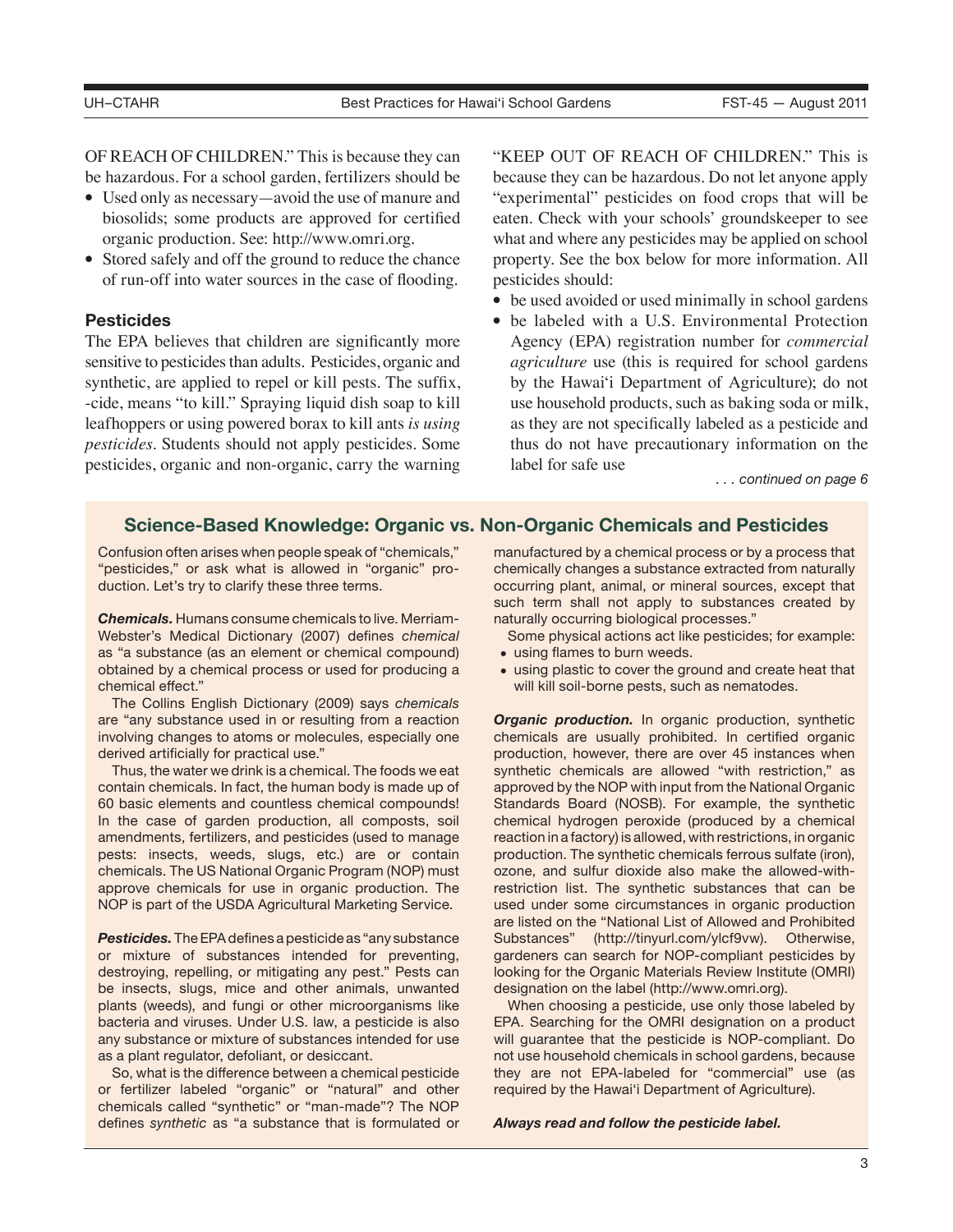# **UH–CTAHR Best Practicides on Hawai'i School Campuses** FST-45 — August 2011

"Hawaii does not have any laws restricting pesticide use in or around schools and does not require schools to implement IPM. There are no posting requirement for indoor or outdoor pesticide applications near schools, nor are there any statewide laws regarding restricted spray zones near school property." Source: http://www.epa.gov/region9/childhealth/pesticides-hawaii.html

*However,* school applicators MUST follow the label on the pesticide, as "the label is the law."

# **Integrated Pest Management (IPM)** is using a

combination of methods, including pesticides (if necessary), to keep pest populations at or below an acceptable level. The U.S. EPA has advice on how to employ IPM on school properties:

www.epa.gov/pesticides/ipm/schoolipm/index.html.

# **Plants as natural pest repellents**

The following plant varieties are recommended to be planted as in-row or border plants to repel pests (and they are not considered poisonous to people and pests; see *Danger: Toxic Garden Plants*):

- basil
- 
- lavender • marigold
- borage • catmint
- chives
- mint



- coriander • nasturtium
	- oregano
- garlic
- pot marigold
- rosemary
- tansy • thyme
- hyssop

• horseradish

Source: http://gardening.about.com/od/ naturalorganiccontrol/a/Companion.htm

# **Beneficial insects: attracting and cultivating "good bugs"**

Not all insects in the garden are pests. In fact, many insects and other arthropods are considered "good bugs." Biological control of insect pests is an extremely important component of an ecologically balanced garden.

In Hawai'i, import of natural enemies (including ladybugs) from outside the state is highly restricted, and there is currently no commercial source of natural enemies in-state. Fortunately, many beneficial insects have naturalized here. The three most important strategies to conserve natural enemy populations are:

- 1. Cultivate flowering plants in and around production area.
- 2. Limit or avoid pesticide sprays (including organic pesticides).
- 3. Know who your insect friends are!
- braconid wasps • encrytid wasps

• hover flies

- lady beetles (bugs)
- minute pirate bugs
	- predatory mites
- ichneumonid wasps • lacewings
- pteromalid wasps • trichogramma wasps

See the CTAHR publication titled *Integrated Pest Management* and this UH CTAHR resource on beneficial insects, including plants that attract beneficial insects: www.ctahr. hawaii.edu/sustainag/links/production.html#pest.

Food allergies and home-made pesticides

Some books and websites suggest using items such as milk and seafood as natural pesticides. While they may seem harmless enough, a consumer with a particular food allergy might have a negative reaction when eating a sprayed product. Do not use homemade, unapproved (unless they are on the minimum-risk list below), and unlabeled (EPA label) pesticides in school gardens. See more information about food allergies at www.foodallergy.org.

# **Minimum-risk pesticides**

If you need to spray something to control pests, consider organic products (http://www.omri.org) or these "minimum-risk pesticides":

- 2-phenethyl propionate
- castor oil (U.S.P. or equivalent)\*
- cedar oil
- cinnamon and cinnamon oil\*
- citric acid\*
- citronella and citronella oil
- cloves and clove oil\*
- corn gluten meal\*
- corn oil\*
- cottonseed oil\*
- dried blood
- eugenol
- garlic and garlic oil\*
- geraniol
- geranium oil
- lauryl sulfate
- lemongrass oil
- linseed oil
- malic acid
- mint and mint oil
- peppermint and peppermint oil\*
- potassium sorbate
- putrescent whole egg solids
- rosemary and rosemary oil\*
- sesame (includes ground sesame plant) and sesame oil\*
- sodium chloride (common salt)\*
- sodium lauryl sulfate
- soybean oil
- thyme and thyme oil\*
- white pepper
- zinc metal strips (zinc metal and impurities, only)

\* indicates exempt active ingredients that are also exempt from pesticide residue tolerance requirements.

Source: EPA Minimum Risk Pesticides http://tinyurl.com/4gbfprq

- 
- 
- sage
- santolina
- Southern wood

• rue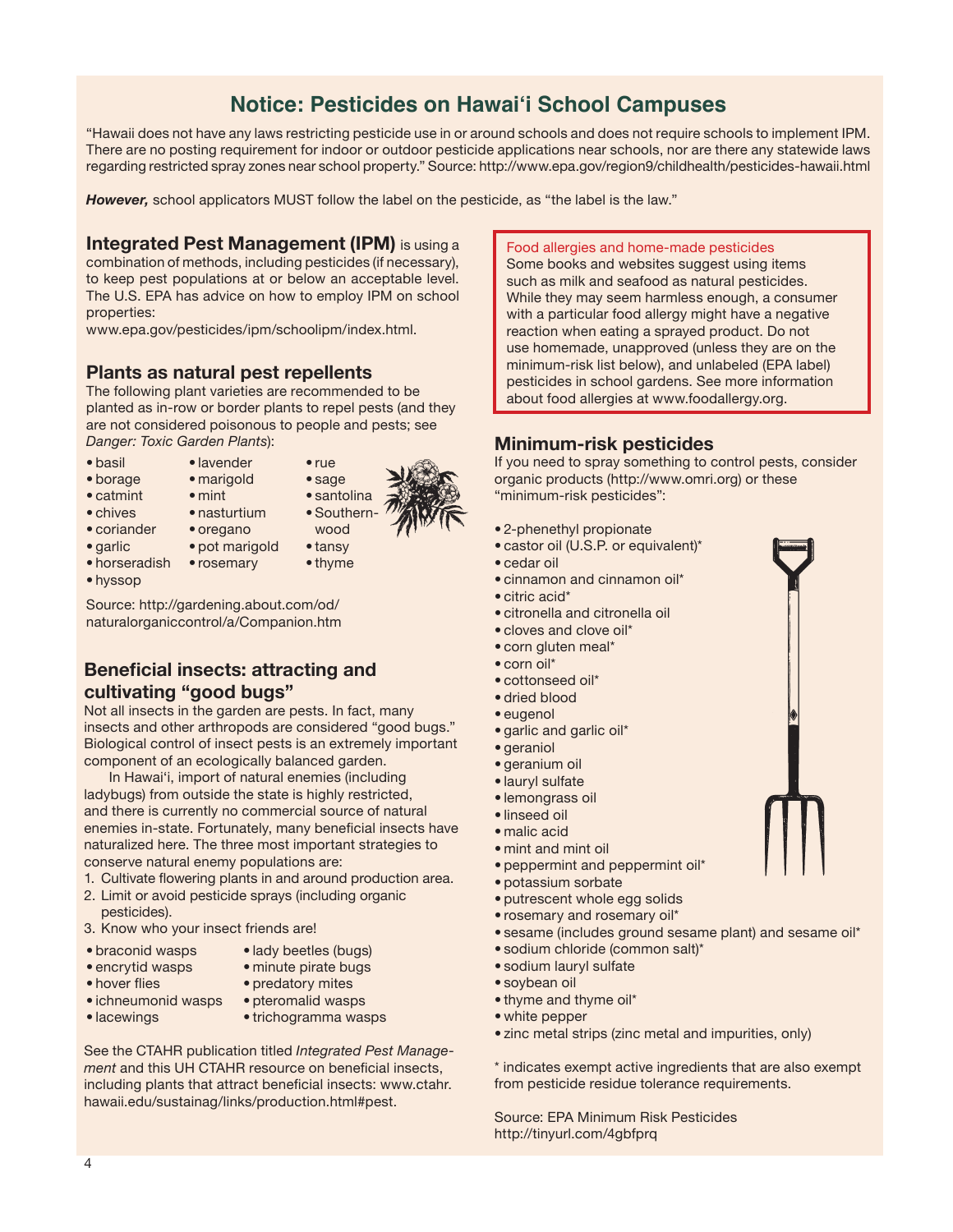# **Danger: Toxic Garden Plants**

Plants have varying levels of natural toxicity. Toxicity is the degree to which something can cause harm to living things. It is important to caution students not to eat or touch unidentified plant material in the garden. Some plants on the following list are common on school grounds, and this is a good opportunity to inform students about toxic plants and plant parts. Each of the four toxicity levels has a number, in parenthesis. If a plant has an added toxicity issue, it will be followed by another number in parenthesis. Some of these plants, like taro, have their toxicity reduced/eliminated through thorough cooking.

**(1) Major toxicity:** Ingestion of these plants may cause serious illness or death. If eaten, immediately call 911. angel's trumpet *(Brugmansia x candida)* (4) azalea *(Rhododendron* sp.*)* be-still tree *(Thevetia peruviana)* black-eyed susan *(Abrus precatorius)* cassava *(Manihot esculenta)* castor bean *(Ricinus communis)* (4) cerbera *(Cerbera manghas)* (4) cestrum *(Cestrum* sp.*)* chinaberry (*Melia azedarach*) gloriosa lily *(Gloriosa superba)* Hawaiian poppy/puka kala *(Argemone glauca)* (4) hydrangea *(Hydrangea macrophylla)* Japanese anemone *(Anemone hupehensis)* (4) jatropha *(Jatropha* sp.*)* (4) jimsonweed *(Datura stramonium)* lantana *(Lantana camara)* (4) mushrooms *(Agaricales,* not all species*)* nightshade *(Solanum* sp.*)* oleander (*Nerium oleander*) (4) pencil plant, crown of thorns, red spurge, and slipper flower (*Euphorbia* and *Pedilanthus* spp.) (4) periwinkle *(Catharanthus roseus)* pokeberry and coral berry (*Phytolacca* spp. and *Rivina humilis)* star-of-Bethlehem *(Hippobroma longiflora)* (4) tomato leaves *(Solanum lycopersicum)* (4)

**(2) Minor toxicity:** Ingestion of these plants may cause minor illnesses such as vomiting or diarrhea. If eaten, call 911.

allamanda *(Allamanda cathartica)* (4) aloe *(Aloe sp.)* (4) amaryllis *(Hippeastrum* sp.*)* (4) candlenut (kukui) *(Aleurites moluccana)* (4) croton *(Codiaeum variegatum)* (4) cup of gold and silver cup *(Solandra* sp.*)* foxglove *(Digitalis purpurea)* (4) kava *(Piper methysticum)* plumeria *(Plumeria* sp.*)* (4) poinsettia *(Euphorbia pulcherrima)*

**(3) Oxalates:** The juice or sap of these plants contains oxalate crystals. Ingestion of these needle-like crystals can irritate the skin, mouth, tongue, and throat, resulting in throat swelling, breathing difficulties, burning pain, and stomach upset. Call 911 if any of these symptoms appear following ingestion of plants. anthurium *(Anthurium* sp.*)* crown flower (*Calotropis gigantea)* (4) dumb cane *(Dieffenbachia* sp.*)* (4) elephant ear *(Alocasia* and *Xanthosoma* sp.*)* (4) taro *(Colocasia esculenta)* peace lily *(Spathiphyllum* sp.*)* philodendron *(Philodendron* sp.*)* (4)



**(4) Dermatitis and eye injury:** Contact with the juice, sap, or thorns of these plants may cause a skin rash or irritation or eye injury. Wash the affected area of skin with soap and water as soon as possible after contact. The rash may be very serious and painful. Call 911 if symptoms appear following contact with the plants. aloe *(Aloe* sp.*)* (2) amaryllis *(Hippeastrum* sp.*)* (2) angel's trumpet *(Brugmansia x candida)* (1) castor bean *(Ricinus communis)* (1) cerbera *(Cerbera manghas)* (1) croton *(Codiaeum variegatum)* (2) crown flower *(Calotropis gigantea)* (3) dumb cane *(Dieffenbachia* sp.*)* (3) elephant ear *(Alocasia* and *Xanthosoma sp.)* (3) foxglove *(Digitalis purpurea)* (2) Japanese anemone *(Anemone hupehensis)* (1) jatropha *(Jatropha* sp.*)* (1) kahiki flower and silky oak *(Grevillea* sp.*)* lantana *(Lantana camara)* (1) mango *(Mangifera indica)* oleander *(Nerium oleander)* (1) pencil plant, crown of thorns, red spurge, and slipper flower (*Euphorbia* and *Pedilanthus* spp.) (1) philodendron *(Philodendron* sp.*)* (3) plumeria *(Plumeria* sp.*)* (2) star-of-Bethlehem (*Hippobroma longiflora)* (1) tomato leaves *(Solanum lycopersicum)* (1)

Source(s): S. Scott and C. Thomas, *Poisonous Plants of Paradise*. University of Hawai'i Press, 2000. Washington State Poison Control Center: www.wapc.org/ poisons/plantlist.htm http://hurthawaii.blogs.com/PoisonPlantsHawaii.pdf http://hawaii.gov/hdoa/pi/pest/BROCHURE\_TOPTENproof. pdf www.ces.ncsu.edu/depts/hort/consumer/poison/indcoa\_e. htm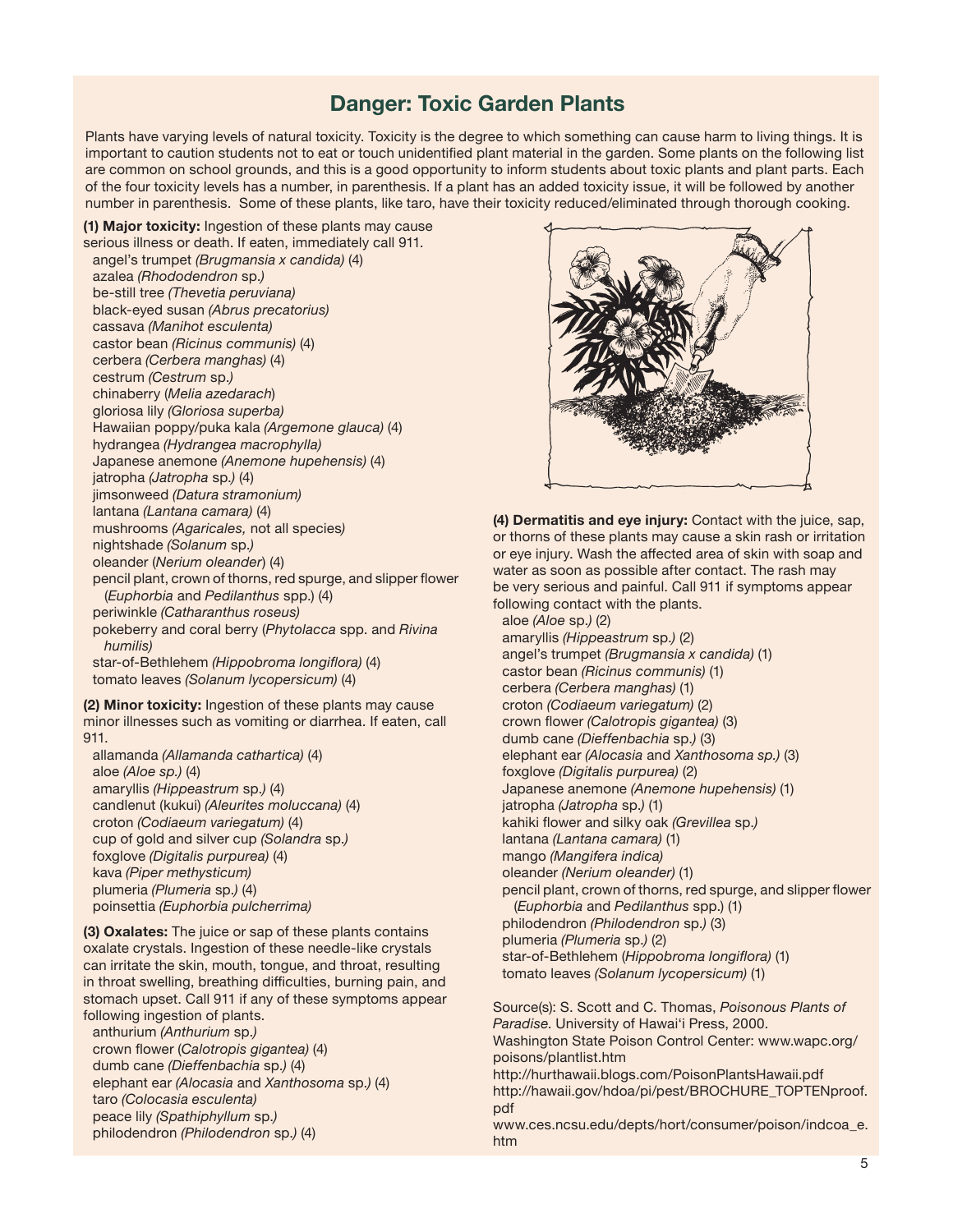- be used *only* per label instructions, under adult supervision, and with the custodian's knowledge
- be used with appropriate personal protective equipment (P.P.E.) as required by the product's label
- have a Material Safety Data Sheet (MSDS) (www. msds.com), which provides information in case of a spill or other accident occurring with that particular substance
- have warning signs and/or verbal warnings used in the garden as required by the label
- be stored in a posted, locked, well-ventilated facility.

### **Garden sanitation and protection**

School properties are typically abandoned at night and on the weekends. People often have access to gardens, whether you know about it or not. Enclosing the garden with a fence and posting signs to limit trespassers provides some control over the site. Members of the community may want to help, but may unknowingly introduce pests or diseases. Inform the community that it is a school garden and ask them to contact the school if they have questions or concerns. A posted list of rules for a school garden might include the following:

• No dumping. All waste, even green material, should be thoroughly composted before it enters the garden. It is best to add compost to the soil between crops, or when the plots are fallow.

- Keep dogs and cats out. While many consider feces to be a "fertilizer," animal dung can also contain human pathogens, such as *Toxoplasmosis* in cats.
- Keep food scraps out of the garden, as they can attract rodents and other animals. Compost them first.
- Minimize the presence of birds around food crops by using nets and/or bird deterrents (rotate frequently). Bird droppings can carry as many as 60 fungal, bacterial, and viral diseases, including West Nile virus and avian flu. Bird droppings can also contaminate aquaponic tanks and sources of human drinking water.

# **Managing rats, slugs, and snails and reducing the chance of rat lungworm**

Hawai'i, like other tropical areas, has a unique pest: the rat lungworm. This microscopic nematode (shaped like a worm and invisible to the naked eye) lives in the lungs of rats, and when it is excreted it can be eaten by slugs and snails. The photo of a semi-slug on p. 7 shows how small slugs can be. People can accidentally eat a slug or snail if they do not look carefully at what they harvest or eat. The disease can make people very sick: they can even die if the rat lungworm reaches their brain. Precautions must be taken to reduce the chance of selling or consuming contaminated produce. Best practices for managing this pest include

• removing rodent, slug, and snail hiding places; trap

# **Understanding Soil, Amendments, Water Quality and Safety by Laboratory Testing**

When starting a new garden it is wise to conduct a few tests to determine the condition of your production environment. Knowing about your garden's condition and possible amendments to increase its productivity can lead to a more satisfying experience, keep costs down, and reduce harmful impacts to the environment.

**Soil** (tests available from CTAHR in Mānoa or Hilo [www.ctahr.hawaii.edu/site/adsc.aspx] and private labs: see list under Water, below). Collect soil samples as advised in the CTAHR publication, *Testing Your Soil: Why and How to Take a Soil-Test Sample*, www.ctahr.hawaii.edu/oc/freepubs/pdf/SCM-9.pdf. Test for:

- pH and extractable nutrients: calcium (Ca), magnesium (Mg), phosphorous (P), and potassium (K) and pH levels of your soil so you can get site-specific advice about amendments.
- Heavy metals: find out if there are any metals at dangerous levels. This could be the case if soil was brought into the garden from off-site.

**Compost and worm castings** (compost or worm "food" with animal feces or meat should be avoided). If used, test for:

• *Salmonella and E. coli 0157:H7* bacteria. Contact Hawai'i-state-approved laboratories for their costs and testing supplies (http://hawaii.gov/health/environmental/water/sdwb/environmental/water/sdwb/index.html).

**Water** (irrigation and produce wash). Test for the presence of:

- *E. coli* bacteria. Contact Hawai'i-state-approved laboratories for their costs and testing supplies (link above).
- Non-potable water that has a generic *E. coli* count less than 126 bacteria/100 ml can be used for irrigation as long as it does not touch the edible portion of the crop. If such non-potable water must be used, applying it through drip irrigation tubes under plastic mulch will help minimize contact.
- Rinse or wash water for produce must be potable according to State of Hawai'i regulations.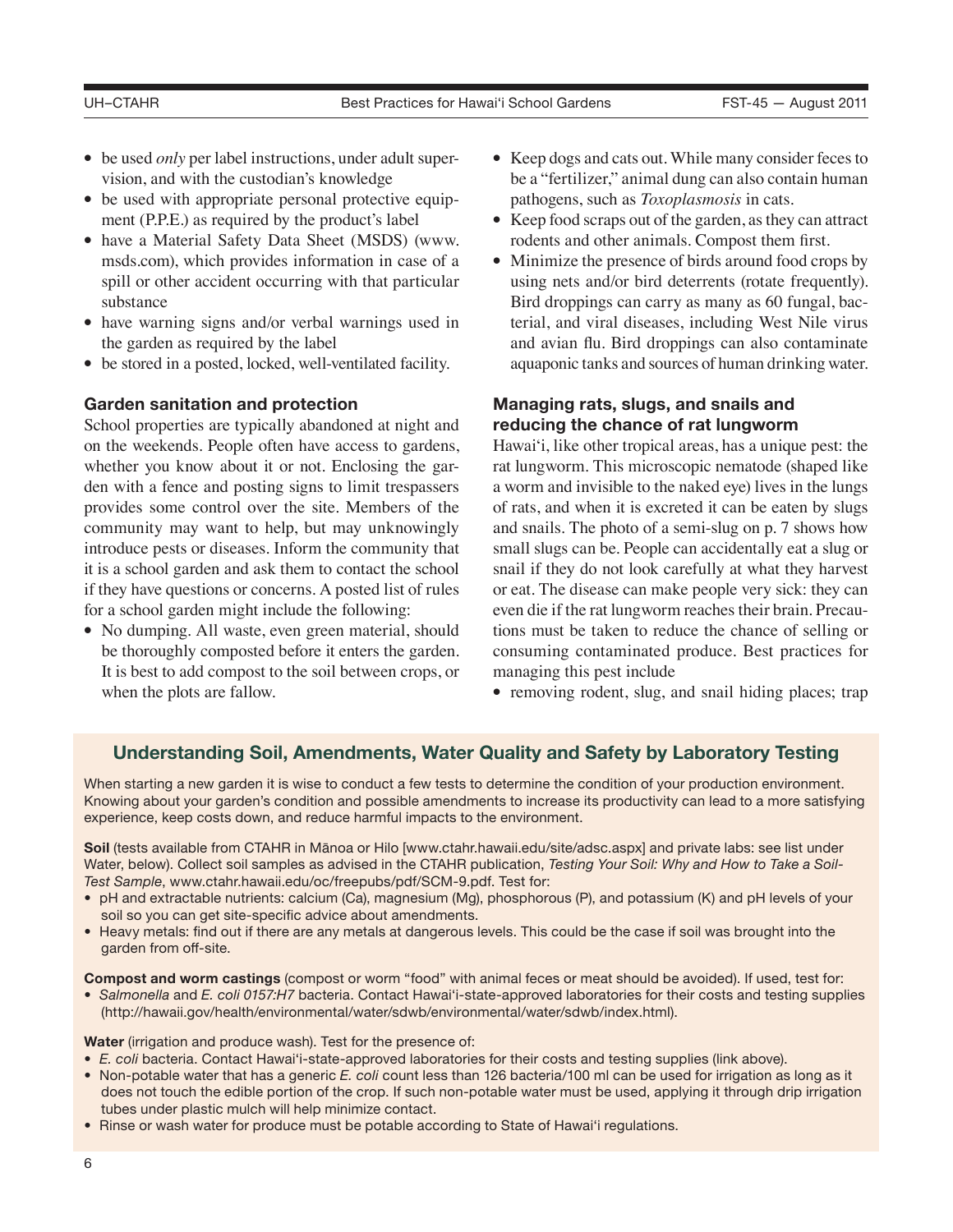and kill them in your garden

• not harvesting or eating produce with slugs or snails, or their feces or slime, on it.

If you suspect that slugs and snails have been on your produce, consider rinsing the produce in water containing a sanitizer that has been approved for food contact by the FDA.

More information on rat lungworm is found here:

Advice for consumers: www.ctahr.hawaii.edu/oc/ freepubs/pdf/FST-35.pdf

Advice for commercial producers:

www.ctahr.hawaii.edu/oc/freepubs/pdf/FST-39.pdf

### **Which water for what use?**

Plants need water to grow, but water quality can vary greatly. You need to choose the proper water for the task.

*Irrigation.* There are no national or state standards for irrigation water quality. Therefore, the produce industry has chosen the EPA Recreational Water Standard (www. epa.gov/waterscience/criteria/recreation) as a maximum requirement. This standard says that *E. coli* in irrigation water must be fewer than 126 bacteria per 100 ml. Some Hawai'i rivers, ditches, and water catchment systems (open reservoir and roof-top) can have *E. coli* numbers in excess of this maximum, so care must be taken when using these sources in your garden. If the water is not from a city source (called "potable," or drinkable), the best practice is to use drip irrigation under plastic mulch. At least this will keep the non-potable irrigation water from touching the "edible portion of the crop" (unless it is a root crop).

*Produce rinse water.* When a crop is harvested, the

cut surface of the crop can act as an entry point for pathogens, just like when we cut ourselves. Recent science tells us that produce, just like cut flowers in a vase, can absorb water through the places where it was cut for harvesting. This process is called capillary action. Thus, if the produce rinse



water contains pathogens, they might be sucked into the edible portion of the crop. Capillary action is even *...* continued on page 12

stronger when the core temperature of a plant is more than 10 degrees warmer than the rinse water. This is because water moves from cold parts to hot parts. The best practice is to follow FDA's Current Good Manufacturing Practices (cGMP, http://tinyurl.com/3jq6n5g) and use only potable produce rinse water. This guidance also follows Hawai'i Administrative Rules §11-11-8 (http:// gen.doh.hawaii.gov/sites/har/admrules/default.aspx) and recommends that food manufacturers use water from an approved source when rinsing produce. There are some commercial "sanitizers" on the market, but they may not be labeled for some of Hawai'i's crops.

## **Growing fish and produce together**

Many of Hawai'i's families, farms, and schools are trying a new farming method called aquaponics. It is a combination of hydroponics (plants grown in water) and aquaculture (fish farming). Having students near an open water source is something to be careful of, especially with younger ones. Many of the precautions and recommended production methods can be found in these CTAHR publications on aquaponics and hydroponics.

#### *On-Farm Food Safety*

 www.ctahr.hawaii.edu/oc/freepubs/pdf/FST-38.pdf *Small-Scale Lettuce Production with Hydroponics or Aquaponics*

 www.ctahr.hawaii.edu/oc/freepubs/pdf/SA-2.pdf More hydroponics publications are here:

www.ctahr.hawaii.edu/hawaii/Vegetable.aspx

## **What if your garden has been flooded?**

Rain is the best source of water for growing plants. There are concerns, however, about the safety of flood-damaged vegetables and fruits for fresh consumption, especially those crops grown close to the ground. Flood waters can transfer fertilizers, pesticides, feces, pests and debris into your garden from farms, lawns, septic and sewer systems, parking lots, etc. If your garden has been inundated by water, follow these recommendations from the FDA for commercial crops:

• If the edible portion of a crop is exposed to flood waters, it is considered contaminated and should not be eaten. There is no practical method of sanitizing the edible portion of a vegetable or fruit that has been sitting in contaminated water. Therefore, gardeners are encouraged to reduce the risk by discarding affected crops or incorporating the crops into the soil.



smaller than a pinhead.



Juvenile semi-slug on a nickle; it can contain rat lungworms.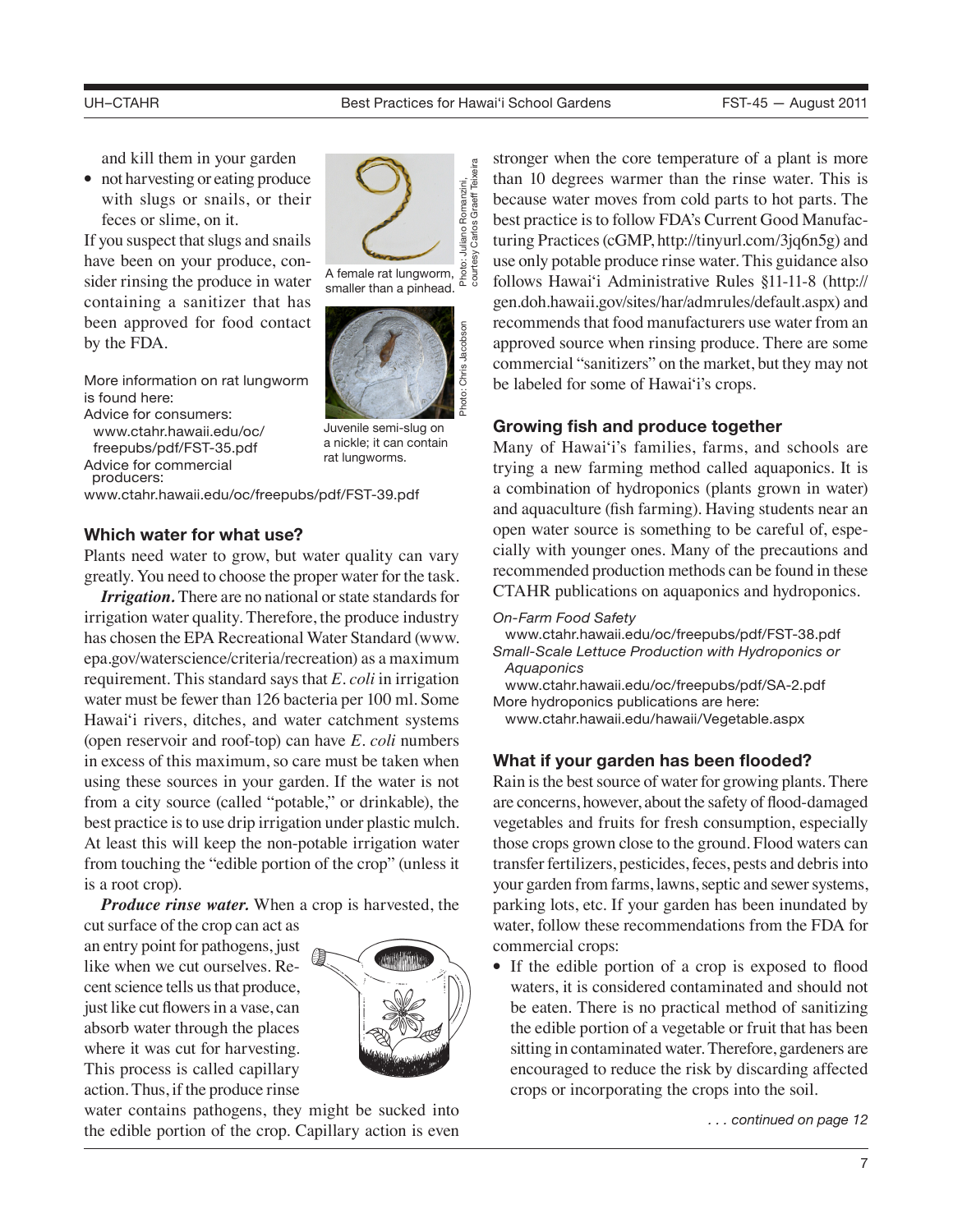# **Critical Points about Student and Food Safety**

# **FOR THE STUDENTS**

# **Sun sense and hydration**

(see "P.P.E" below)

- ✓ Provide drinking water.
- ✓ Provide sunscreen.
- ✓ Provide covered area where students can rest in the shade.
- ✓ Provide eye protection as needed; sun glasses are recommended
- ✓ Wide-brim sun hats are recommended.
- ✓ Light-colored clothes and long-sleeved work shirts are recommended.

#### **Safe handling of tools and supplies**

- ✓ They should be age-appropriate and used under adult supervision.
- ✓ Maintain tools and store them in a locked container.
- ✓ Place them on the ground in a safe manner.

#### **Personal protective equipment** (P.P.E.) (see "Sun sense and hydration" above)

- ✓ Provide a well-stocked first-aid kit.
- ✓ Provide eye protection as needed.
- ✓ Provide work gloves for heavy jobs.
- ✓ Covered shoes are highly recommended.
- ✓ Dust masks should be available as needed.

#### **Animals that bite and sting**

- ✓ Be mindful of ants, bees, centipedes, scorpions, etc.
- ✓ Children who are hypersensitive to the bites or stings of bees, ants, or fleas should come to the garden with proper attire and a personal response kit.

#### **Other physical dangers in the garden**

- ✓ Don't use treated lumber, granite or rubber tires for raised garden bed borders.
- ✓ Be mindful around compost and other dusty materials.
- ✓ Wash hands after handling compost and worm bins.
- ✓ Rid the garden of sharp objects, such as rebar or fence posts, or make sure stakes are capped.

# **Good Garden Guidance**

 $\blacksquare$ 

Let your words and actions always reflect your aloha for your friends and the garden.

Covered shoes are highly recommended.

Seek adult permission before applying anything to plants.

Wash your hands after eating, touching your mouth, going to the bathroom, turning compost, working in the worm bin, and before handling produce.

To protect the plants, walk around rows, not through them.

Use garden tools and equipment carefully.

Keep the garden free of dangers and trash.

Keep animals and pets out of the garden.

In case of emergency, call 911.

# **IN THE GARDEN**

#### **Fertilizers**

- ✓ Use only under adult supervision.
- ✓ Use as needed to meet plants' nutritional needs.
- ✓ Use organic materials listed at www.ORMI.org.
- ✓ Follow all label precautions, as some fertilizers can be dangerous for children.
- ✓ Keep always stored in a locked container.

#### **Pesticides**

- ✓ Avoid using if possible.
- ✓ Use only under adult supervision.
- ✓ Read and follow the label.
- ✓ Understand that children are more sensitive to pesticides than adults.
- ✓ Grow plants that naturally repel pests.
- ✓ Do not use "home-made" or experimental pesticides; rather,

use only ones approved by EPA for commercial farms and listed at www.ORMI.org.

✓ Always keep stored in a locked, labeled, well-ventilated storage container.

#### **Animals and pests**

- ✓ Take active steps to keep pets, wild animals, and insect pests out of an active growing area.
- ✓ Do not leave food discards uncovered in compost piles.
- ✓ Remove rats, slugs, and snails, as they can carry the rat lungworm pathogen.
- ✓ Do not use raw manure with a growing crop.
- ✓ Livestock should be housed down-slope from garden areas to avoid run-off of fecal matter into food-growing areas.

#### **Garden care and maintenance**

- ✓ Water garden with potable water (or use drip irrigation with non-potable water and apply water at the soil surface and never on the edible portion of the crop).
- ✓ Use science-based composting techniques that create pathogen-free finished compost.
- ✓ All manure and kitchen discards should be properly composted for at least 90 days.
- ✓ Be mindful that many plants found in Hawai'i can be toxic. Children should ask before eating.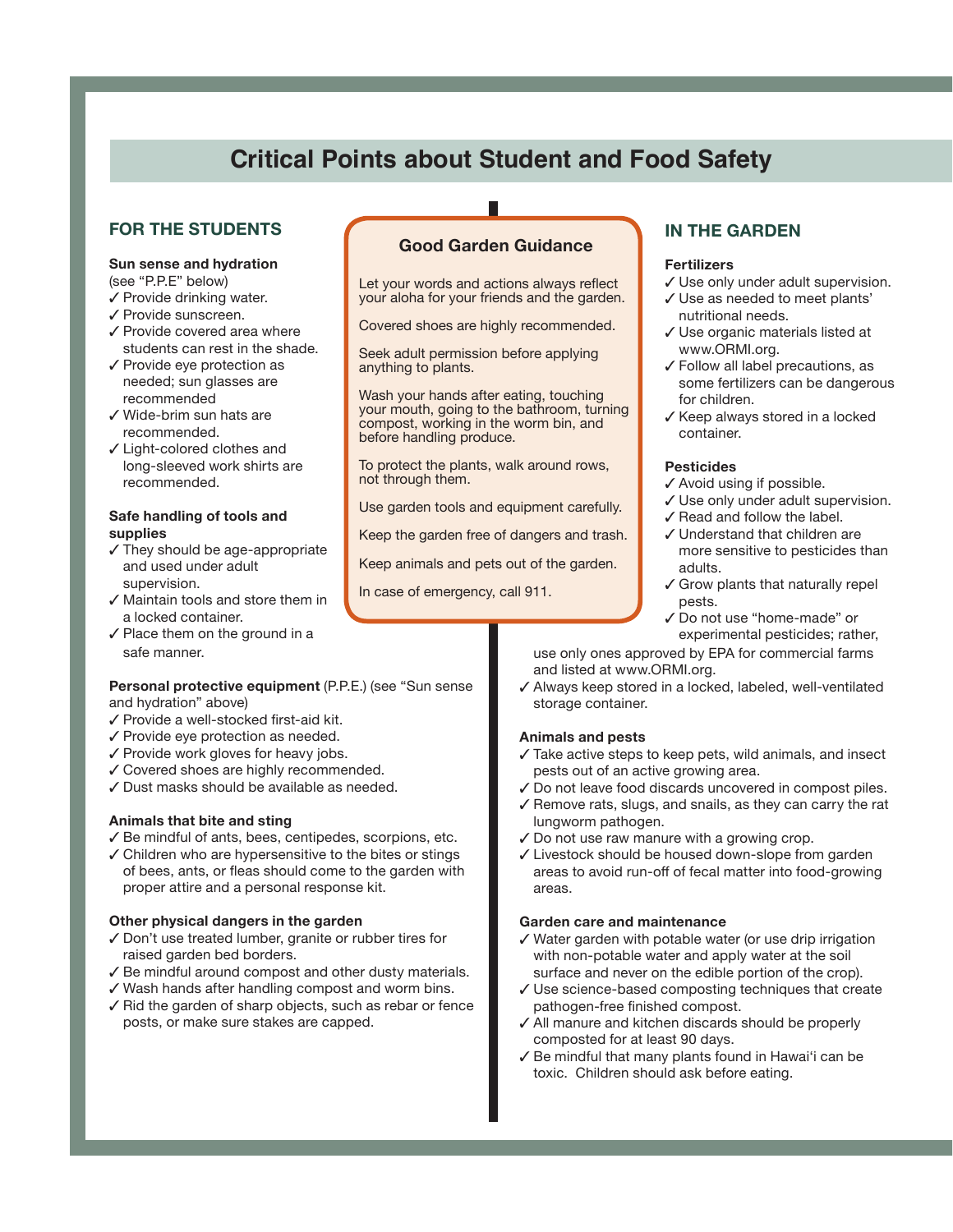# **Best Practices for Hawai'i School Gardens**

# **ABOUT FOOD HANDLING**

#### **Food safety supplies**

✓ Use only city/county-supplied drinkable water. *Provide:*

- ✓ clean sink for washing hands and produce
- ✓ non-antibacterial soap in a pump-type dispenser
- ✓ single-use towels (do not wipe hands on clothes)
- ✓ trash can with lid
- ✓ a well-stocked first-aid kit
- ✓ water to flush eyes if needed.

#### **Harvesting, cleaning and handling**

- ✓ Wash hands (at least 20 sec.) with soap before and after harvesting or handling produce.
- ✓ Do not harvest or handle produce when sick.
- ✓ Do not harvest damaged plants, especially ones with slug/snail slime or damage, or ones with feces on them.
- ✓ Use disposable gloves properly for harvesting (or handling) (or both).
- ✓ Use clean, food-grade harvest containers to hold harvested produce.
- ✓ Make sure cutting tools are sharp, cleaned, and sanitized (according to manufacturer's label) before use.
- ✓ Harvest containers should be kept off the ground in a clean wheelbarrow, tarp or pallet, to avoid contaminating produce with soil and pathogens.
- ✓ Food contact surfaces should be non-porous and cleaned.
- ✓ Make sure knives and cutting boards are clean.

#### **Rinsing and preparing fresh produce**

- ✓ Wash hands (at least 20 sec.) before handling produce.
- ✓ Inspect all harvested produce and discard and compost damaged products.
- ✓ All food served to the public, must be prepared in a kitchen with a Food Establishment permit from the Hawai'i Department of Health.
- ✓ Washing fruits and vegetables with soap or detergent is NOT recommended because soap is not approved for use on food.
- ✓ Scrub firm produce, such as melons or potatoes, with a clean produce brush.
- ✓ All cut, peeled, or cooked fruits and vegetables must be eaten or refrigerated within 2 hours. Cut produce left at room temperature longer than 2 hours should be discarded or composted.
- ✓ Refrigerate any other produce that is not going to be consumed immediately.

#### **Seller displays**

- ✓ Wash hands (at least 20 sec.) with soap before handling produce.
- ✓ Use food-grade bags for any pre-packaged produce.
- ✓ Un-packaged produce needs to be displayed on clean, sanitized tables or in clean containers, preferably with a cover. Plastic or stainless steel surfaces are preferred over porous wood surfaces.
- ✓ Loose leafy greens should be kept at 45 ̊F or lower.
- ✓ Display packages chilled, or have a display sample with packages for purchase kept in a cooler or refrigerator.
- ✓ If you are providing food samples, a Hawai'i Department of Health Temporary Food Permit is required.
- ✓ Store and display samples in a covered container to avoid environmental contaminants like dust and pests. To prevent cross-contamination, serve samples in single-use containers or have toothpicks for one-time sampling from a "dish." With sauces or dips, prevent "double-dipping" by using a squeeze bottle.
- ✓ Do not serve unpasteurized juice or milk.



#### **Interested in agricultural science?**

If you are a student interested in exploring a degree in the agricultural sciences, in one of dozens of agriculture-related fields, then the College of Tropical Agriculture and Human Resources at the University of Hawai'i at Mānoa has a program for you! Visit us at www.ctahr.hawaii.edu.

These critical points summarize the contents of "Student and Food Safety: Best Practices for Hawai'i School Gardens"\* published by the College of Tropical Agriculture and Human Resources, University of Hawai'i at Mānoa. The publication is available online: www.ctahr.hawaii.edu/oc/ freepubs/FST-45.pdf.

\* Authors are James Hollyer, Fred Brooks, Lynn Nakamura-Tengan, Luisa Castro, Jayme Grzebik, Maile Sacarob, Vanessa Troegner, Donna Meyer, the Hawaii School Garden Network, Theodore Radovich, Lydi Morgan-Bernal, and Dexter Kishida



**College of Tropical Agriculture** and Human Resources University of Hawai'i at Mānoa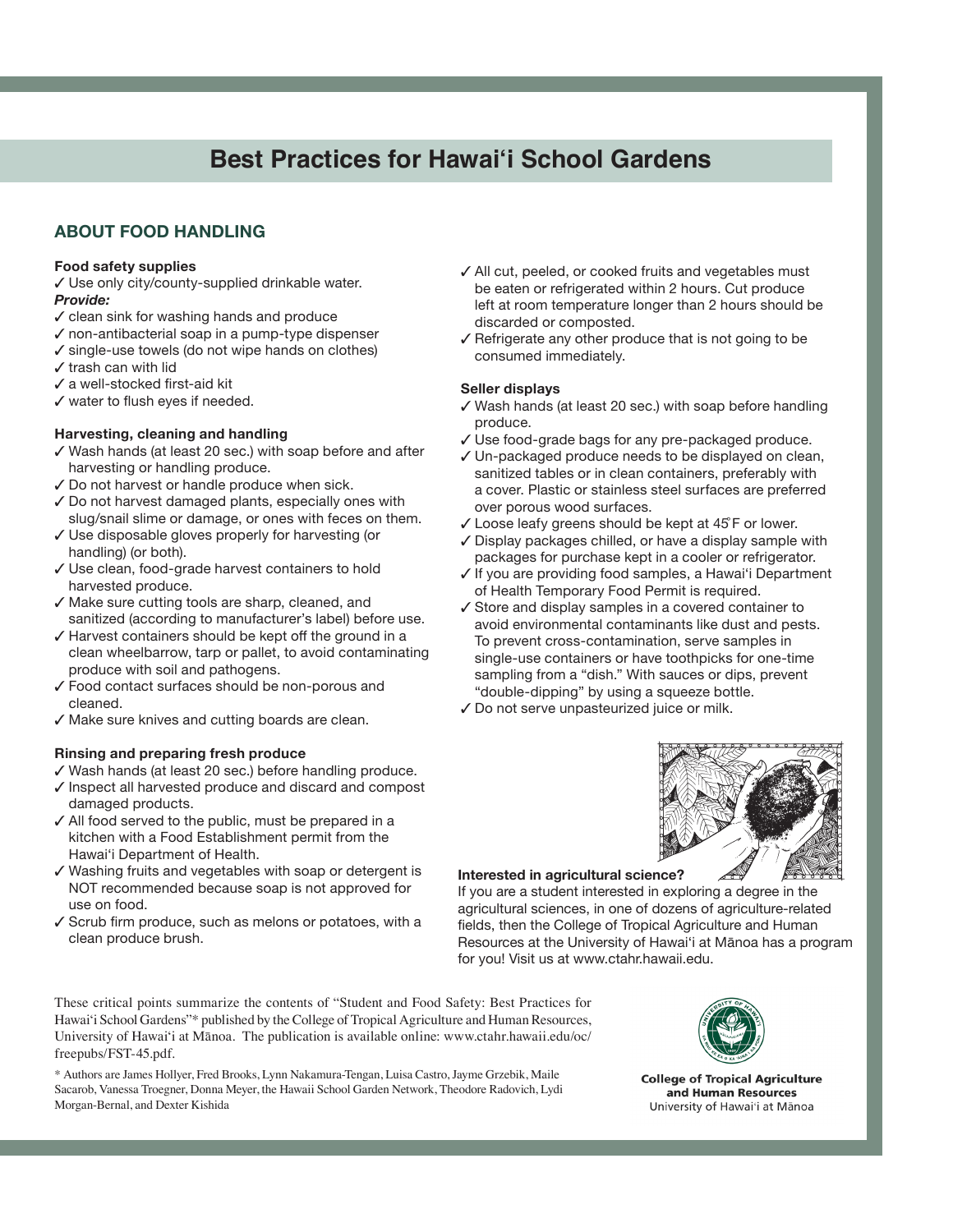## UH-CTAHR



Best Practices for Hawai'i School Gardens

FST-45 - August 2011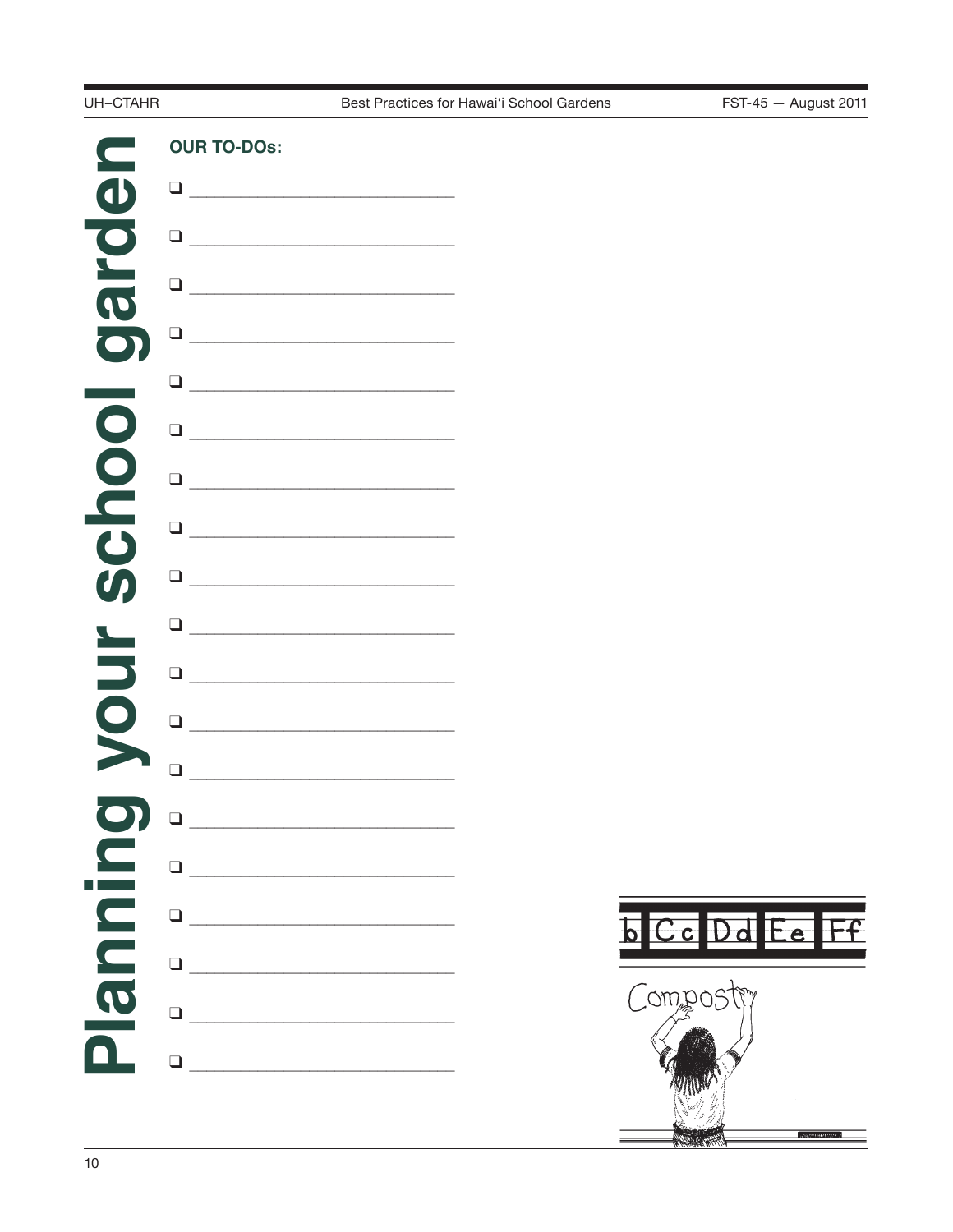# **Operating Your Garden Like a National Organic Program–Certified Farm**



Here are basics of the USDA's National Organic Program (NOP), if you want to run your garden as "certified organic."

#### **1. Research the site's history**

#### *Transitional*

a. The garden site must be 36 months without the use of "prohibited" substances.

b. If prohibited substances were applied, determine the date and obtain something in writing that describes them. c. Pick a transition starting date and work toward certification.

#### *Immediate eligibility*

Newly planted, previously fallow land may be eligible immediately for certification—check into this.

#### **2. Know the regulations**

Get a copy of the USDA National Organic Program (NOP) regulations, read them, and find someone to answer your questions about what they mean. (www.ams.usda.gov/nop)

#### **3. Exemptions from certification**

A producer or handler that sells agricultural products as "organic" but whose gross annual agricultural income from organic sales is \$5,000 or less is exempt from certification. *But, that non-certified operation must follow all the NOP guidelines, just like a certified farm.*

#### **4. Certification**

Develop an early relationship with an organic certification agency to ensure that you are making good decisions and using only appropriate and allowed substances.

#### **5. Develop an Organic System Plan** (see USDA NOP Section 205.201)

#### *a. Monitoring plan*

Describe practices and procedures to be performed and maintained, including frequency.

#### *b. Soil amendments*

Develop a list of fertility needs for your crop and find organically approved materials allowed under USDA NOP Sections 205.203 and 205.601. (www.omri.org / www.agr. wsda.gov)

#### *c. Soil biodiversity*

Develop a program to enhance soil biodiversity with organic matter (USDA NOP Section 205.203).

*d. Pest, disease, and weed management plan*

A comprehensive plan listing each approved organic pesticide used in production or handling.

#### *e. Seeds and planting stock*

Document that seeds and annual transplants are certified organic; for any non-organic seed or planting stock used, you will need to document your search.

#### *f. Physical barriers*

Describe management practices and physical barriers that prevent commingling of organic/non-organic products on a split (organic and non-organic) operation and also describe practices that prevent contact with prohibited substances (i.e., aerial sprays, drift from neighboring farms, runoff).

*g. Recordkeeping practices* (USDA NOP Section 205.103) Auditing documents that track products from the origin in the field to final use or sale is critical. A random audit is part of the inspection procedure. It may require the following.

- field, planting, and production records
- harvest and yield records
- postharvest handling records
- storage and transport records
- sales or final use records

#### **Helpful links**

www.ams.usda.gov/nop USDA National Organic Program www.ifoam.org International Federation of Organic Agricultural Movements

www.omri.org Resource for approved substances http://agr.wa.gov/FoodAnimal/Organic/ Resource for approved substances, beyond OMRI www.ncat.org Helpful tools, publications, workbooks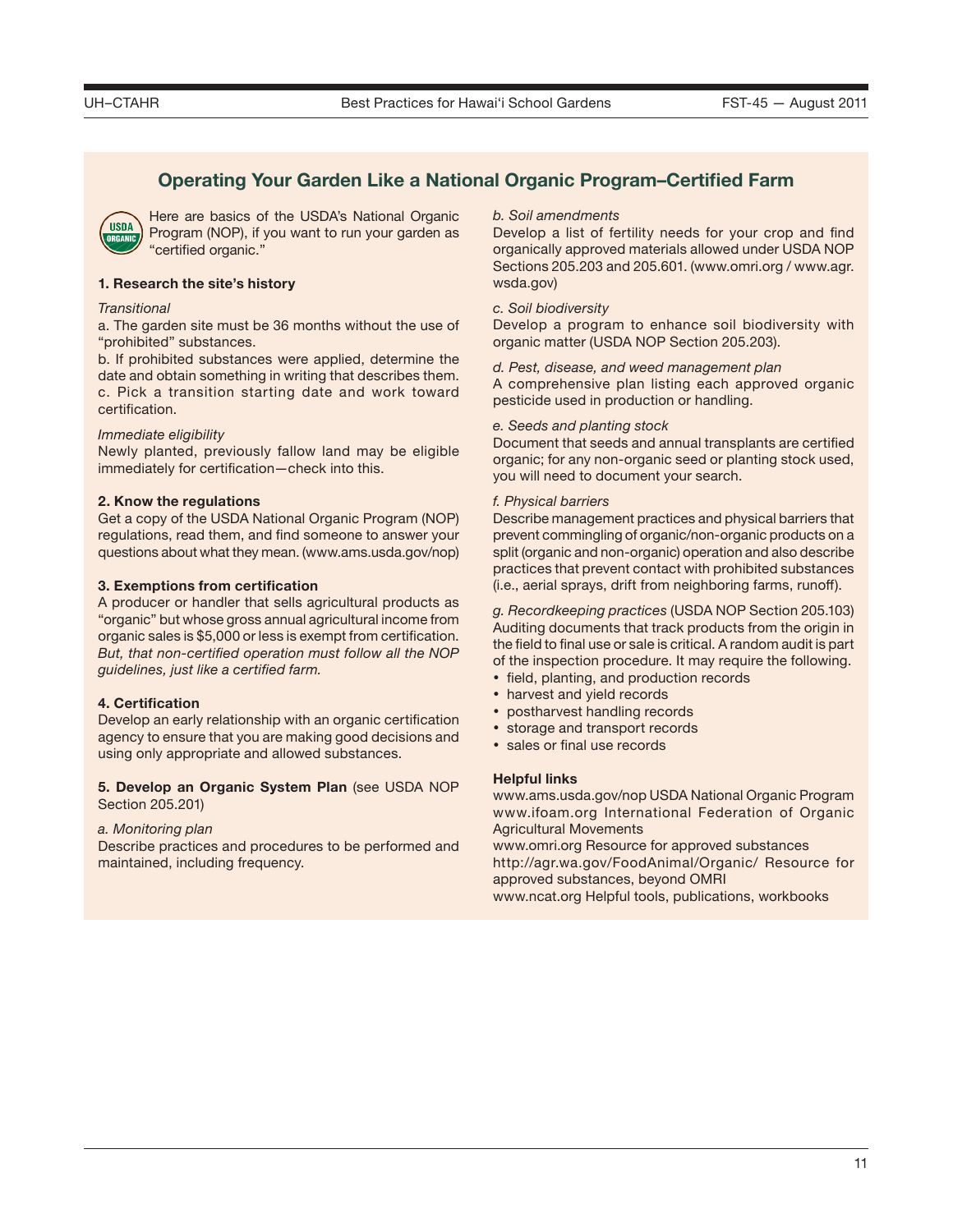- Crops in proximity to but less exposed to flooding, where the edible portion of the crop has NOT come in contact with flood waters, need to be evaluated on a case-by-case basis. Factors to consider in the evaluation include:
- What was the source of the flood waters and were there potential upstream contributors of bacterial and/ or chemical contaminants?
- The type of crop and stage of growth. For example, was the edible portion of the crop still developing? How far above the ground was the lowest edible portion?
- Were conditions such that the crop may have been exposed to prolonged periods of moisture and stress that could foster fungal growth and, possibly, development of mycotoxins?

Source: EPA: http://tinyurl.com/3o6744q

# **THE FOOD . . .**

# **Food safety supplies**

Garden products are eaten both raw and cooked. To protect produce from non-production contamination, you will need the following supplies:

- potable (drinkable, municipal) water for hand washing and produce rinsing
- sinks: one *exclusively* for hand washing, a separate one for produce rinsing, and, if necessary, a third for washing tools and equipment.
- non-antibacterial soap in a pump-type dispenser (no bar soap)
- single-use paper towels (no cloth towels)
- covered trash can
- a well-stocked, up-to-date, first aid kit that is easily accessible by everyone at all times.

# **Allow No Animals (or Uncomposted Manures) in the Production Area**

There have been produce and food recalls, sicknesses, and deaths due to contamination with animal feces containing human pathogens. The pathogens have been found in raw produce and in processed foods. Keep animals and their uncomposted manures out of the garden at all times. For example, the American Public Health Association's Compendium of Methods for the Microbiological Examination of Foods says, "*E. coli* is not part of the normal microflora of fresh produce, therefore their presence can be related to the use of polluted water for irrigation or washing, presence of animal feces, unclean hands, or contaminated surfaces of harvesters and containers."

### *Follow these best food-safety practices:*

Animals, including pets, should be kept out of growing areas and buffer zones at all times (http://tinyurl.com/4qfajku). Any production animals should be humanely housed in an enclosed area down-slope from the produce production area.

- This will help keep manures from getting into the garden during heavy rains. If feces are occasionally found in the garden, use a trowel or shovel to pick them up, place them in a plastic bag, and discard them in a trash can. Alternatively, bury feces in a hole downhill and well away from the garden. Sanitize the trowel or shovel when done.
- Avoiding manure will minimize risk of microbial contamination. If manure is used to amend soil in a produce production area, it must be processed according the EPA 503 practices (http://tinyurl.com/3wqahn3) and Hawai'i State regulations. Purchase compost from a reputable supplier. See also the CTAHR publication titled *Composted Animal Manures: Precautions and Processing*. [AWM-1]
- Worm castings collected from worm bins must never be applied to the edible portion of the crop. Side-dress plants with castings or incorporate them into the soil as an amendment.



All compost piles containing manure should be located down-slope from the produce production area. No raw manure or compost leachate (water at the bottom of the pile) should run into open bodies of water (EPA Clean Water Act: http://tinyurl.com/yhlsgyf).

Change boots (i.e., "animal-only" or "produce-only" boots) and/or have a sanitizing boot bath if people are moving from an area with animal feces to a produce production area.

Keep birds away by using bird deterrents and changing types frequently. (The Internet has many homemade ideas.)

Bury all food discards (garbage) in a hole or in a compost pile. When raw food is exposed, it can attract dogs, cats, rodents, mongooses, birds, and other undesirable animals.

Wash hands with soap and water after being in an animal area and going back into the produce production area. Allow *NO* raw manure or animals in a garden during the production season, especially at harvest time!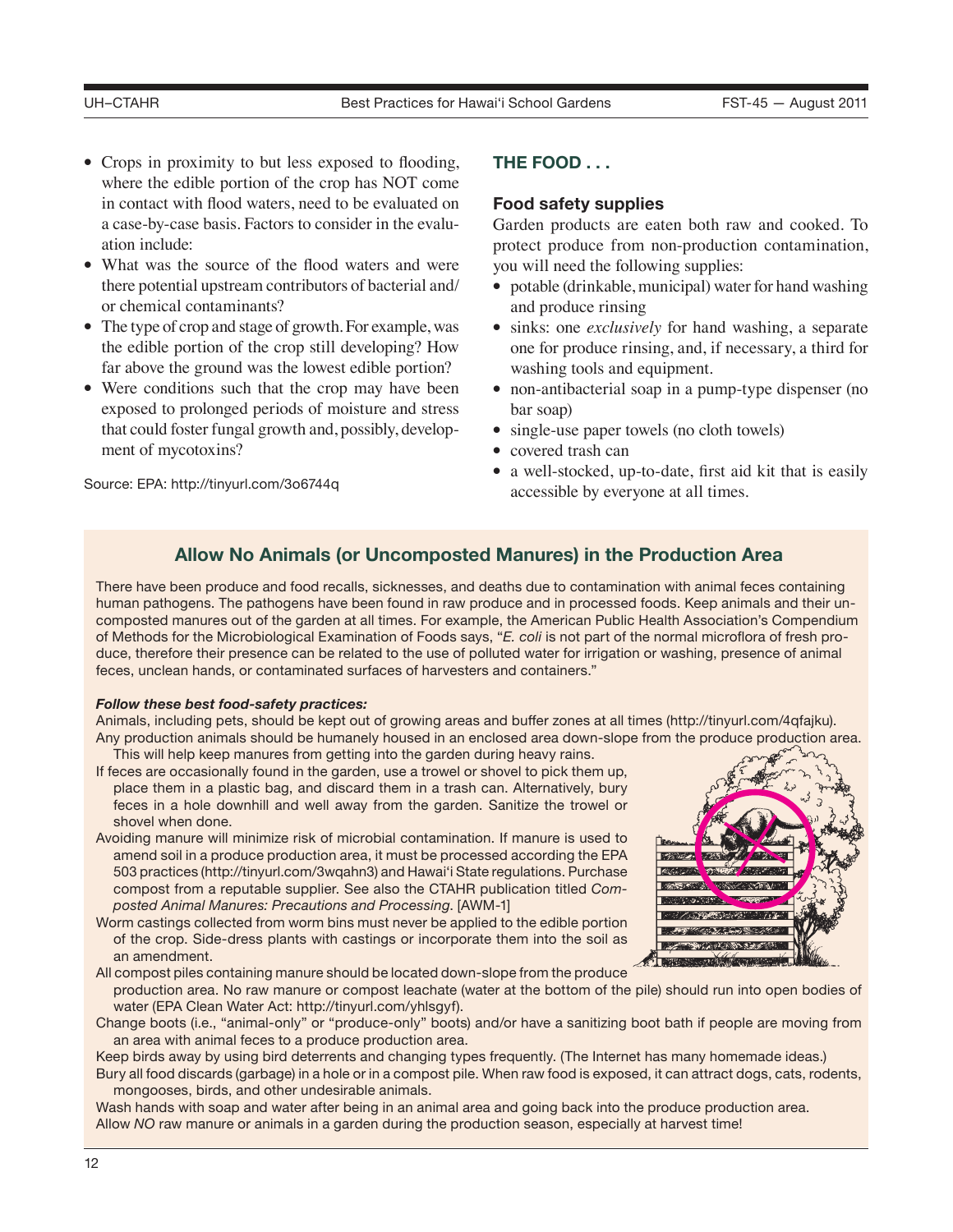# **Harvest, clean, and handle produce with food safety in mind**

It is important that you not contaminate recently harvested produce. Contamination can come from unclean hands, animal feces on or in containers, from contaminated rinse water, and so forth. Follow these best practices:

- Make sure that everyone washes his or her hands with soap and water before handling or eating produce.
- If someone is ill, they should not be handling produce (harvesting, rinsing, or any preparation). Find a nonfood contact project for ill students, like weeding.
- Make sure cutting tools are sharp, cleaned, and sanitized (according to manufacturer's label) before use.
- Harvest containers should be made of materials approved for food use (plastic, stainless steel, etc.).
- Harvest containers and tools should be washed with soap and water and an approved sanitizer before each use.
- Harvest containers should be kept off the ground in a clean wheelbarrow or on a tarp or pallet to avoid contaminating produce with soil and pathogens.

# **Rinsing and preparing fresh produce (also known as "raw agricultural produce")**

- All food contact surfaces, utensils, and equipment should be clean and sanitized (according to the manufacturers' label) before each use.
- Food served to the public (as free samples or at a group food event) must be prepared in a kitchen with a Food Establishment Permit from the Hawai'i Department of Health (http://tinyurl.com/3sqbo6w).
- Cut away damaged or bruised areas on fresh fruits and vegetables before preparing and/or eating. Produce that looks rotten should be discarded or composted.
- All produce should be inspected and rinsed thoroughly with clean running water before preparing, cooking, and eating. This applies to both conventionally- and organically-grown produce.
- If a produce rinse or sanitizer is used, use a clean container and follow the label instructions.
- Even if you plan to peel the produce before eating, it is still important to rinse it first.
- Soap and detergent are not approved for use on food, so do not use them to wash fruits or vegetables.
- Scrub firm produce, such as melons or potatoes, with a clean produce brush.
- Drying produce thoroughly with a clean cloth towel or paper towel may further reduce surface bacteria.

# **Dude! Wash Your Hands**

Here's how to do it right:

- 1. Wet your hands with potable running water.
- 2. Apply liquid or powder soap.
- 3. Rub your hands vigorously for at least 20 seconds. Remember to scrub all surfaces, including the backs of your hands, wrists, between your fingers and under your fingernails. (Sing the "ABC" song while washing to ensure at least 20 seconds.)
- 4. Rinse well.
- 5. Dry your hands with a clean or disposable towel or air dryer.
- 6. If possible, use your towel to turn off the faucet.
- 7. If possible, use your towel to open the door.
- 8. Dispose of your towel responsibly.

Note: Antibacterial soap is not more effective than regular soap for cleaning hands. Antibacterial soap does have an additional bacteria kill ingredient but may also lead to the development of more resistant bacteria. Waterless antibacterial hand gels with at least 60% alcohol can kill bacteria but are not effective for heavily soiled hands.

Source: Centers for Disease Control and Prevention www.cdc.gov/handwashing

# **Proper Disposable Glove Use**

Disposable gloves can be an effective safety measure if used properly. If gloves are not used properly, the chance of cross contamination is similar to bare-hand contact. The National Restaurant Association has stated in a report that they have found the key to improved food safety is proper hand washing technique. Because the 2009 FDA Food Code mandates no-barehand contact with ready-to-eat foods, proper glove use is essential when working with food.

Rules of proper glove use:

- 1. Use powder-free, non-latex gloves to reduce the chance of an allergic reaction.
- 2. Do not re-use gloves.
- 3. Gloves should be changed whenever an activity change occurs or when there is contact with face or hair.
- 4. Proper hand washing should be done prior to putting on new gloves, and between activity changes.
- Refrigerate all produce that is not going to be immediately consumed.
- All cut, peeled, or cooked fruits and vegetables must be eaten or refrigerated within 2 hours. Cut produce left at room temperature longer than 2 hours should be discarded in the trash or composted.

Source: www.ctahr.hawaii.edu/NEW/foodsafety/forms/ FIGHTBAC\_saferFV.pdf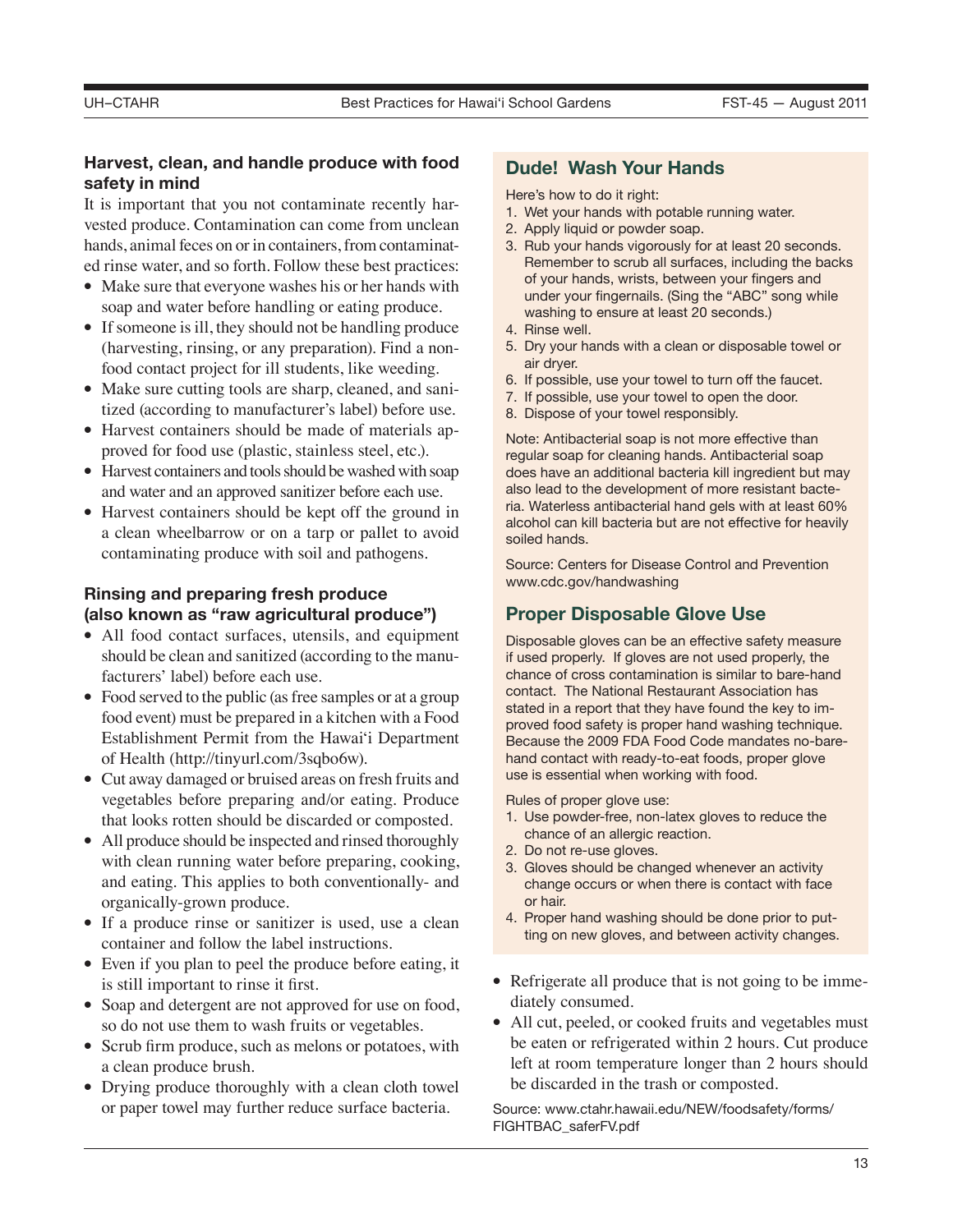# **Is it okay to use a public school cafeteria's kitchen for garden produce?**

This is a complex question! Please contact the Hawaii Department of Education's School Food Services Branch on Oahu at 808-733-8400 for more information on this matter.

# **Setting up a seller display and best food handling practices**

Setting up a good seller display, such as you would find in a professional farmers' market, always requires good food handling practices. Remember, people are paying for a safe, quality product. To prevent cross-contamination from the environment or people:

- Have easily accessible hand washing and toilet facilities for students, teachers, and other participants.
- Hands *must* be washed with soap before handling produce. Avoid bare-hand contact, by using gloves after washing hands. Hand sanitizer can also be made available to clean unsoiled hands than may contain contaminants.
- Use food-grade bags for any pre-packaged produce.
- Un-packaged produce needs to be displayed on clean, sanitized tables or in clean containers, preferably with a cover. Plastic or stainless steel surfaces are preferred over porous wood surfaces.
- If using tablecloths, wash them before each use.
- Loose leafy greens should be kept at 45°F or lower. Display packages chilled, or have a display sample with packages for purchase kept in a cooler or refrigerator.
- If you are providing food samples, a Hawai'i Department of Health (DOH) Temporary Food Permit is required (http://tinyurl.com/3sqbo6w).
- Samples of cut produce must be prepared in a DOHcertified kitchen (http://tinyurl.com/3sqbo6w). Cut fresh produce left at room temperature for more than 2 hours should be discarded.
- Store and display samples in a covered container to avoid environmental contaminants like dust and pests. To prevent cross-contamination, serve samples in single-use containers or have toothpicks for one-time sampling from a "dish". With sauces or dips, prevent "double-dipping" by using a squeeze bottle.
- Have a trash can handy to minimize rubbish around your display.
- Do not serve unpasteurized juice or milk.

# **Wanting to provide food for the school cafeteria?**

At the current time, the Hawai'i Department of Education's School Food Services Branch requires that all produce in cafeterias must:

- have a food safety line of liability; for example, through an approved produce vendor, or by means of procurement
- be available (equity) for all students participating in the meal program.

# **Content for this publication is original and was adapted from the following sources and other best school-garden practices publications**

UHM CTAHR's Farm Food Safety Website, which contains information for school gardens under "client services": http://manoa.hawaii.edu/ctahr/farmfoodsafety

University of California at Davis: *Food Safety in Your Home Vegetable Garden* http://anrcatalog.ucdavis.edu/pdf/8366.pdf

University of Connecticut: *Five Steps to Safe Fruit and Vegetable Home Gardening* www.ladybug.uconn.edu/food/documents/RItraining-FiveStepstoFood.pdf

University of Florida school garden website: http://gardeningsolutions.ifas.ufl.edu/schoolgardens/ hot\_topics/garden\_safety.shtml

University of New Hampshire: *Garden to Table: Five Steps to Food Safe Fruit and Vegetable Home Gardening* http://gardeningsolutions.ifas.ufl.edu/schoolgardens/ hot\_topics/garden\_safety.shtml

University of Maryland: *Food Safety in the School Garden* (great page!)

www.growit.umd.edu/Youth%20Gardening/Garden%20 and%20Food%20Safety.cfm

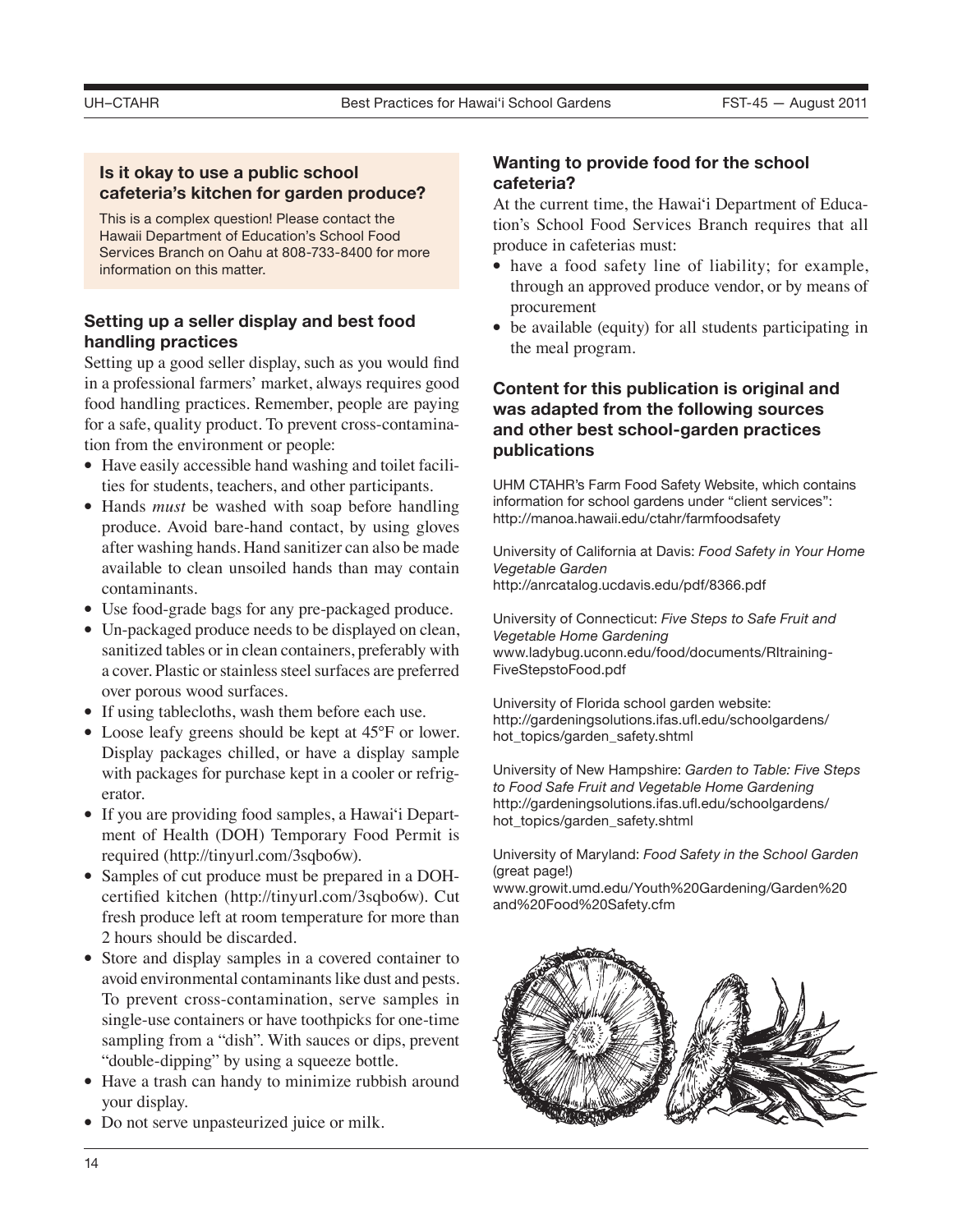#### **Hawai'i School Garden Hui Contacts**

#### **Hawai'i**

Hawai'i Island School Garden Network The Kohala Center Nancy Redfeather, Program Director Phone: (808) 322-2801 nredfeather@kohalacenter.org www.kohalacenter.org/HISGN/about.html

#### **Maui**

Maui School Garden Network Day: Monday–Saturday Time: 8 am–5 pm Phone: (808) 250-8323 msgn@hawaii.rr.com Place: Ha'ikū, Maui www.mauischoolgardennetwork.org

Community Work Day Program Day: Monday–Saturday Time: 8 am–5 pm Phone: (808) 877-2524 m\_lane@hotmail.com Place: Pu'unēnē, Maui

South Maui School Gardens Project Day: Monday–Saturday Time: 9 am–4 pm Phone: (808) 269-6300 kirksurry@yahoo.com Place: Kīhei, Maui

#### **Kaua'i**

Kaua'i School Garden Network Tiana Kamen, Director Malama Kaua'i (808) 828-0685 ext. 12 tiana@malamakauai.org www.malamakauai.org/aboutSchoolGardens.php

### **O'ahu**

'AINA In Schools Program Kokua Hawai'i Foundation aina@kokuahawaiifoundation.org www.kokuahawaiifoundation.org/aina

Grow Hawai'i (Hawaii Association of Independent Schools) Phone: (808) 973.1538 growhi@hais.org www.growhi.org Place: 1585 Kapiolani Blvd. #1212, Honolulu, HI 96814

Complete School Garden Hui listing: http://www.hawaiischoolgardenhui.org

#### **UHM CTAHR Master Gardener Program Contacts**

#### **Hawai'i (East) Master Gardener Helpline**

Day: Monday, Tuesday, Friday Time: 9 am–noon Phone: (808) 981-5199 himga@hawaii.edu Place: Komohana Research and Extension Complex, 875 Komohana St., Hilo

#### **Hawai'i (West) Master Gardener Helpline**

Day: Thursday Time: 9 am–noon Phone: (808) 322-4892

#### **Maui Master Gardener Helpline**

Day: Monday, Tuesday, Thursday Time: 9 am–noon Phone: (808) 244-3242 ext. 228 MauiMg@ctahr.hawaii.edu Place: Kahului Cooperative Extension Service Office, 310 Ka'ahumanu Ave., Bldg 214

#### **Kaua'i Master Gardener Helpline**

Day: Monday–Friday Time: 1 pm–4:30 pm Phone: (808) 274-3471 rebesu@hawaii.edu Place: Kaua'i Cooperative Extension Service Office, 3060 Eiwa St. (State Office Bldg. Rm 210) in Līhue

#### **O'ahu Master Gardener Helpline**

Day: Monday–Friday Time: 9 am–noon Phone: (808) 453.6055 OahuMg@ctahr.hawaii.edu Place: Pearl City Urban Garden Center, 955 Kamehameha Hwy.

CTAHR Master Gardener site: www.ctahr.hawaii.edu/site/extprograms.aspx